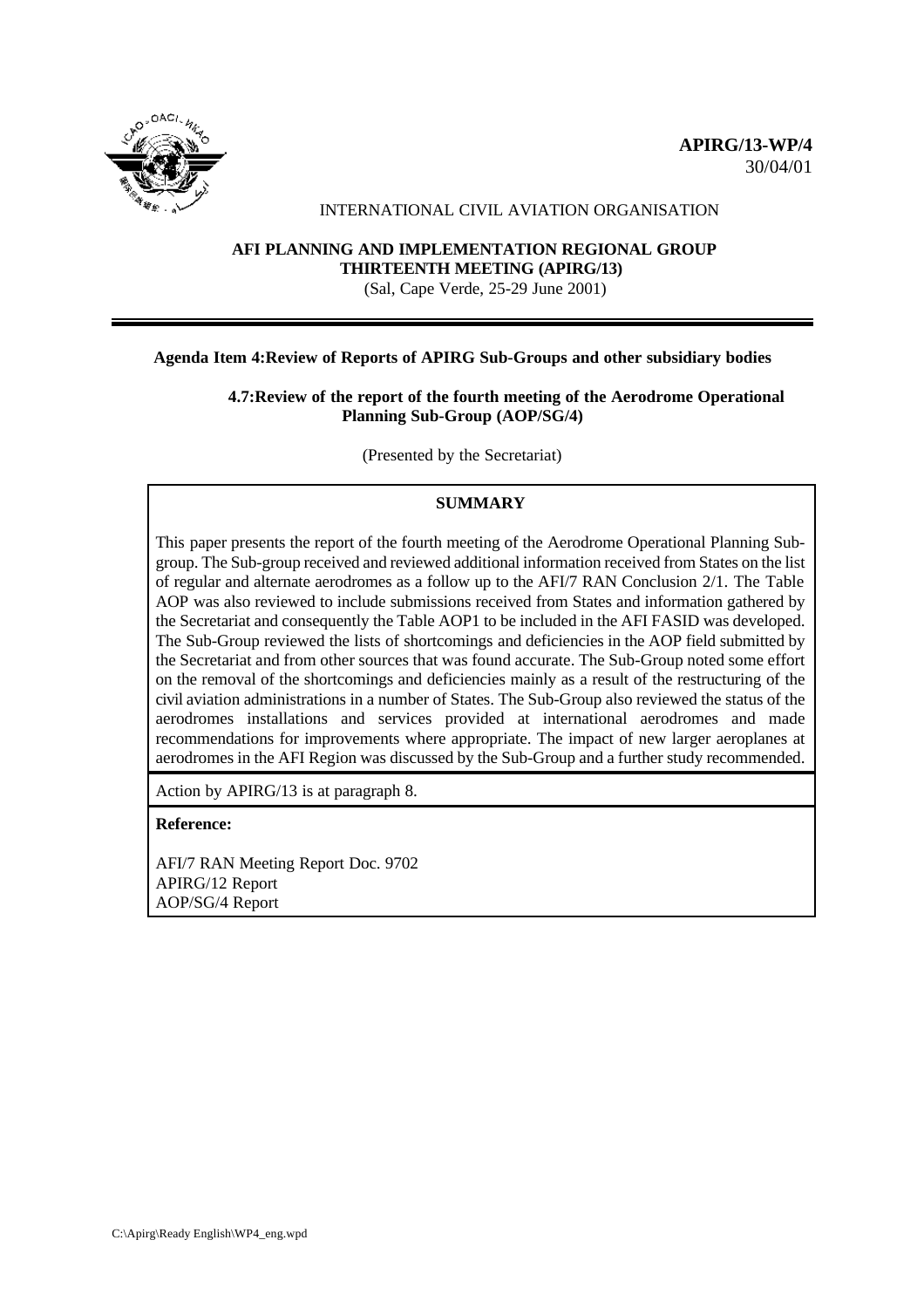### 1. **Introduction**

1.1 The fourth meeting of the Aerodrome Operational Planning Sub-group (AOP/SG) was held at Nairobi from 28 November - 01 December 2000 in the conference premises of the ESAF Regional Office. The meeting was attended by 27 participants from 8 of its 26 member States, 4 non-member States, 2 member international organizations. It was noted that the participation has reduced and there are members who have never participated in any of the Sub-Group meetings. The meeting was honoured by the presence of the APIRG Chairman.

### 2. **Follow-up action on AFI/7 RAN Conclusion 2/1 - Planning of En-route Alternate Aerodromes**

2.1 As a follow-up to the AFI/7 RAN Conclusion 2/1, the Secretariat obtained information from South Africa which unfortunately was not complete and could not be effectively discussed. The meeting directed the Secretariat to continue with the dialogue with the Authorities in South Africa. Algeria also submitted information requiring the modification of the list of regular and alternate aerodromes. This information together with that received previously shall be consolidated and shall form an amendment to the AFI Air Navigation Plan (ANP).

### 3. **Follow-up actions on AFI/7 RAN Meeting Conclusions 3/2 - Table AOP 1 Amendment**

3.1 The AFI/7 RAN Meeting Conclusion 3/2 requires that the Table AOP be reviewed and updated at regular intervals by APIRG. Consequently APIRG tasked the AOP/SG and directed that this activity remain on the work programme of the Sub-Group.

3.2 Subsequently, APIRG/12 reviewed the minor amendments to the AOP Table with respect to Algeria and Tunisia. The AOP/SG/4 Meeting received additional amendments with respect to Algeria and new amendments with respect to South Africa. It was however noted that the amendments on South Africa were received without the respective information on the facilities and hence the Sub-Group was unable to complete the entries in the Table AOP. The Secretariat was directed to continue following up this issue with South Africa Authorities.

3.3 Following the new format agreed on during CAR/SAM/3 Meeting, the Secretariat advised the AOP Sub-Group that a new column has been introduced in the AOP Table on the GNSS aspects which currently remains empty. The entries will be included after the completion of the GNSS Study Group and appropriate coordination with the work of the CNS/ATM Sub-Group.

3.4 In accordance with the APIRG/12 Conclusion 12/51, a draft AFI BASIC ANP and FASID Documents were to be prepared with due consideration to the APIRG/11 and APIRG/12 reports. The Secretariat has now completed these drafts documents for APIRG approval.After approval, the documents will be circulated to non APIRG member States concerned for comments. Any new amendments shall be consolidated and processed by an amendment proposal according to the established procedures.

# 4. **Review of the list of shortcomings and deficiencies in the AOP field**

4.1 The AFI/7 RAN Meeting when discussing the implementation of the AFI Air Navigation Plan reaffirmed the methodology for assessing and reporting shortcomings and deficiencies in the air navigation fields which would be common to all Regional Groups. On the source of information required to compile the list, the AFI/7 RAN Meeting recognized that in addition to the Secretariat own means of gathering the information, IATA, IFALPA and IFATCA were valuable sources especially those that were safety related. The Sub-Group however noted that information from such other sources must be validated with the States concerned before they are included in the list of shortcomings and deficiencies.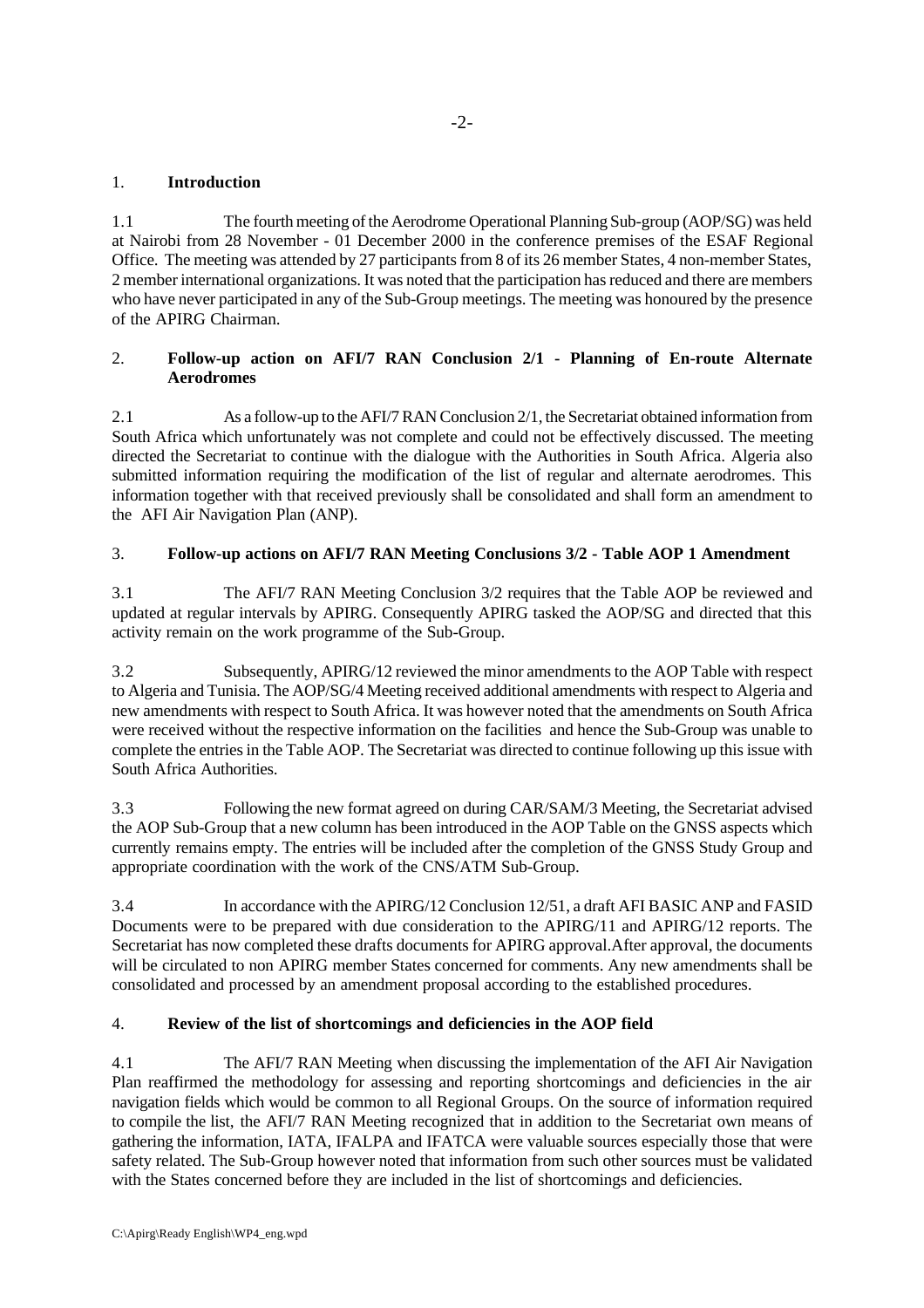4.2 APIRG/11 when considering the agenda on shortcomings and deficiencies in the air navigation field in the AFI Region, reviewed and updated the lists provided by the Secretariat and IATA resulting into an updated list to be used by the Secretariat for follow-up action, further updating and regular submission to APIRG at future meetings.

4.3 The AOP/SG/4 Meeting when once again reviewing the list acknowledged the efforts of the Secretariat to update the list through correspondence with States and missions to States and agreed that these efforts should be enhanced. The Sub-Group emphasized the need to ensure the inputs from other organisations are validated before they are entered in the list. The Meeting agreed that the updated list form the Sub-Group's input to APIRG/13.

4.3 The AOP/SG/4 Meeting noted with concern that the progress of removal of the shortcomings and deficiencies which were considered to be impairing the safety of aircraft operations was not adequate. As a result some shortcomings and/or deficiencies had remained uncleared for a long time in many cases due to the lack of adequate resources. To this end the AOP/SG/4 Meeting reaffirmed the relevance of the AFI/7 Recommendation 14/3 relating to the institutional strategies for addressing shortcomings in the airports and air navigation systems in the AFI Region as it has been clearly shown that where such strategies have been implemented, substantial progress is being registered.

4.4 The AOP/SG/4 noted there were cases where arrangements between States and IATA had resulted to appropriate solutions for dealing with some urgent needs. In addition some States had through bilateral arrangements with donors made commendable progress. The Sub-Group also noted and encouraged the efforts being pursued within the Sub-Regional Groupings including ASECNA, SADC, East African Cooperation (EAC) and the Roberts Flight Information Region. The Sub-Group however acknowledged that there were cases where such efforts required better coordination in order to avoid duplication of effort. The AOP/SG/4 therefore reaffirmed the relevance of APIRG/12 Conclusions 12/57 and 12/58.

# 5. **Follow-up of AFI/7 RAN Meeting Conclusion and Recommendation**

# 5.1 **General**

The Sub-group acknowledged that some progress had been made in the implementation of the various AFI/7 RAN and APIRG/12 Conclusions and Decisions as is evident from the updates to the list of shortcomings and deficiencies approved during discussion of Agenda Item 3: Review of the list of shortcomings and deficiencies in the AOP field. Nevertheless it was also noted that a lot remains to be done and as a result the Sub-group discussed each of the items in this agenda item and either reiterated previous conclusions or made recommendation for modification of these recommendations as described herebelow:

# 5.2 **Implementation of Visual Aids**

5.2.1 The AFI/7 RAN meeting Conclusion 4/1 and APIRG/12 Conclusion 12/5 were developed after it was noted that the lack of implementation of visual aids was as a result of inadequate allocation of resources for the provision and maintenance of the visual aids. In addition to calling for continued technical assistance by ICAO through its Technical Cooperation Bureau, the conclusion stressed the need for institutional restructuring towards the establishment of autonomous authorities which if well structured and are economically independent would contribute towards the provision of the much needed funds.

5.2.2 The Sub-group noted that tremendous strides had been made in this regard. More autonomous authorities had been established in a number of States in the Region during this reporting period since AOP/SG/3 meeting (Cameroon, Tanzania and Zimbabwe) and on others, studies were ongoing to determine what form the authority would take. Other States were still procuring funds (Rwanda, Swaziland) to allow for the studies to be conducted. Many such studies are being conducted under the auspices of ICAO through its Technical Cooperation Bureau.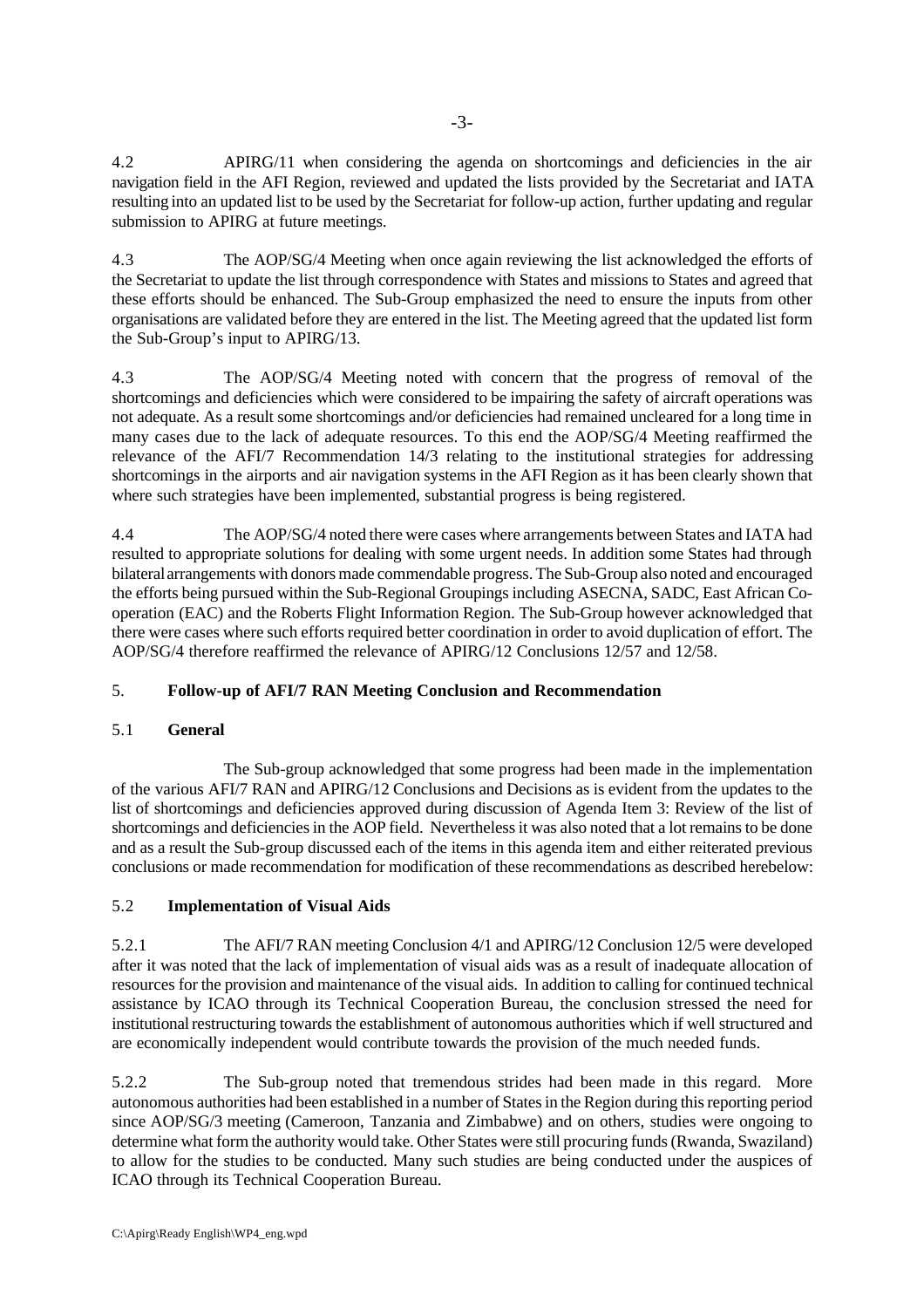5.2.3 In view of the above, the Sub-group agreed that the APIRG/12 Conclusion 12/5 was still relevant.

### 5.3 **Aerodrome equipment, installation and services**

5.3.1 The Sub-group agreed that in spite of the Conclusions adopted at the AFI/7 RAN and APIRG meetings, the States have not implemented fully and uniformly the requirements of Annex 14 provisions and that where the provisions had been implemented, their maintenance was inadequate resulting into prolonged unavailability of the services.

5.3.2 Reasons for this state of affairs were outlined to be the inadequacy of financial resources, lack of adequate skilled personnel, inadequacies in the resources allocated for maintenance and the lack of an equipment replacement program.

5.3.3 The Sub-group noted the progress made by ICAO towards the implementation of the recommendation to expand the ICAO universal safety oversight audit program to include among others Annex 14. An amendment to Annex 14 has been proposed to introduce the requirement for certification of aerodromes. The amendment will become applicable as from 1 November 2001. To this effect, a Draft "Manual on Certification of Aerodromes" has also been developed. It is envisaged that safety oversight audits including aerodromes shall be launched at the beginning of 2002.

5.3.4 The Sub-group, after discussion, reiterated the relevance of the AFI/7RAN Conclusion 4/2, and urged States to implement it as soon as possible bearing in mind its effect on the safety of operations in the Region.

### 5.4 **Condition of movement areas - runway surface unevenness and runway characteristics**

5.4.1 The Sub-group acknowledged that runway surface unevenness can be due to a combination of reasons including poor construction workmanship, increased traffic loading and/or deterioration of pavement strength due to soil characteristics of the pavement underlying layers. Inadequate runway surface friction characteristics could also be due to a number of reasons including excessive rubber deposits, bitumen bleeding in asphalt concrete surfaces and stagnant surface water due to irregular or insufficient cross-slopes.

5.4.2 The Sub-group observed that other than the above conditions, the Region except on few occasions did not have situations of permanent or even semipermanent poor braking action. The Sub-group noted however, that when accidents occur, runway friction characteristics can sometimes be a source of argument as to the contributing factors. The Sub-group therefore agreed to the relevance of an AFI/6 RAN Recommendation 4/4.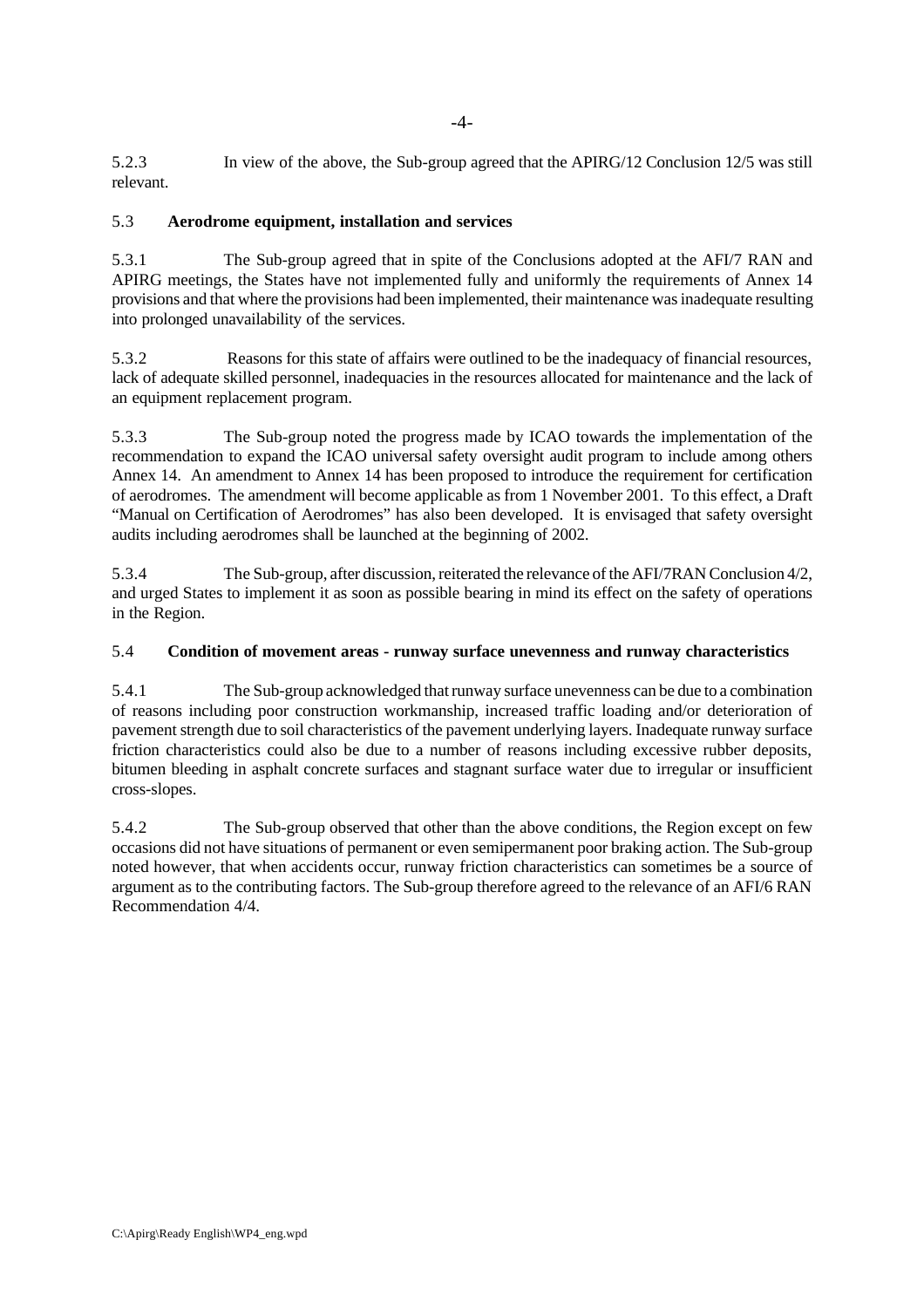### 5.5 **Removal of disabled aircraft**

5.5.1 The Sub-group, once again, observed the high cost involved in the provision of disabled aircraft recovery kits and with this in mind advocated for regional cooperation and the encouragement of regional airlines to pool resources to acquire such kits to be located at strategic locations. Existing arrangements through IATA should be explored in this regard.

5.5.2 In addition to South Africa, the Sub-group noted that recovery kits were available also in Lybia and Nigeria even though the serviceability of the latter could not be immediately confirmed. The Subgroup emphasized the need to publish such information in the AIP.

5.5.3 The Sub-group emphasized the need for all States in the Region to establish an inventory of associated equipments available locally that could be used for the recovery activities. To this effect, it was noted that Uganda had established such an inventory and this had indeed proved useful in a recent incident.

5.5.4 The Sub-group also acknowledged that some militaries in the Region had such kits available and recommended that within the civil/military coordination framework an arrangement be made whereby such facilities could be made available for the removal of a disabled aircraft.

5.5.5 The Sub-group however emphasized that as agreed by ICAO, the responsibility for the removal of a disabled aircraft rests with the registered owner or operator concerned. However, if the registered owner or operator cannot remove the disabled aircraft or exceedingly delays its removal and this seriously affecting the other normal airport operations, the airport authority should have the authority to undertake the removal of the aircraft.

5.5.6 The Sub-group, after discussion, agreed to the relevance of the AFI/7 Recommendation 4/5.

#### 5.6 **Rescue and fire fighting services (RFFS)**

5.6.1 The Sub-group acknowledged that there still exists many deficiencies in the provision of the adequate RFFS coverages at the airports in the Region. This is basically due to the high costs of the service both in terms of the equipment procurement, maintenance and replacement costs and the large personnel often perceived to be doing nothing most of the time. The cost of the rescue facilities is also exorbitant.

5.6.2 Emphasis was made on the need to have appropriate equipment and skills where the aerodrome final approaches and take-off paths were over large bodies of water. Fire fighting and rescue in such an environment require specific types of resources.

5.6.3 The Sub-group, once again, agreed to the relevance of the AFI/7 RAN Conclusion 4/6.

# 5.7 **Bird hazard reduction**

5.7.1 The list of shortcomings and deficiencies discussed in Agenda Item 3 confirm the prevalence of the bird hazard problem at many airports in the Region. Statistics available at ICAO also confirm the seriousness of the problem and it is with this view in mind that the Sub-group has formulated the Conclusion 4/7 that was adopted at the AFI/7 RAN meeting.

5.7.2 The Sub-group noted major achievements realized after the implementation of this conclusion at some of the airports in the Region notably in Uganda, Ethiopia and Tunisia. It was noted that to achieve positive results, the measures employed must be appropriate, wholistic and continuing.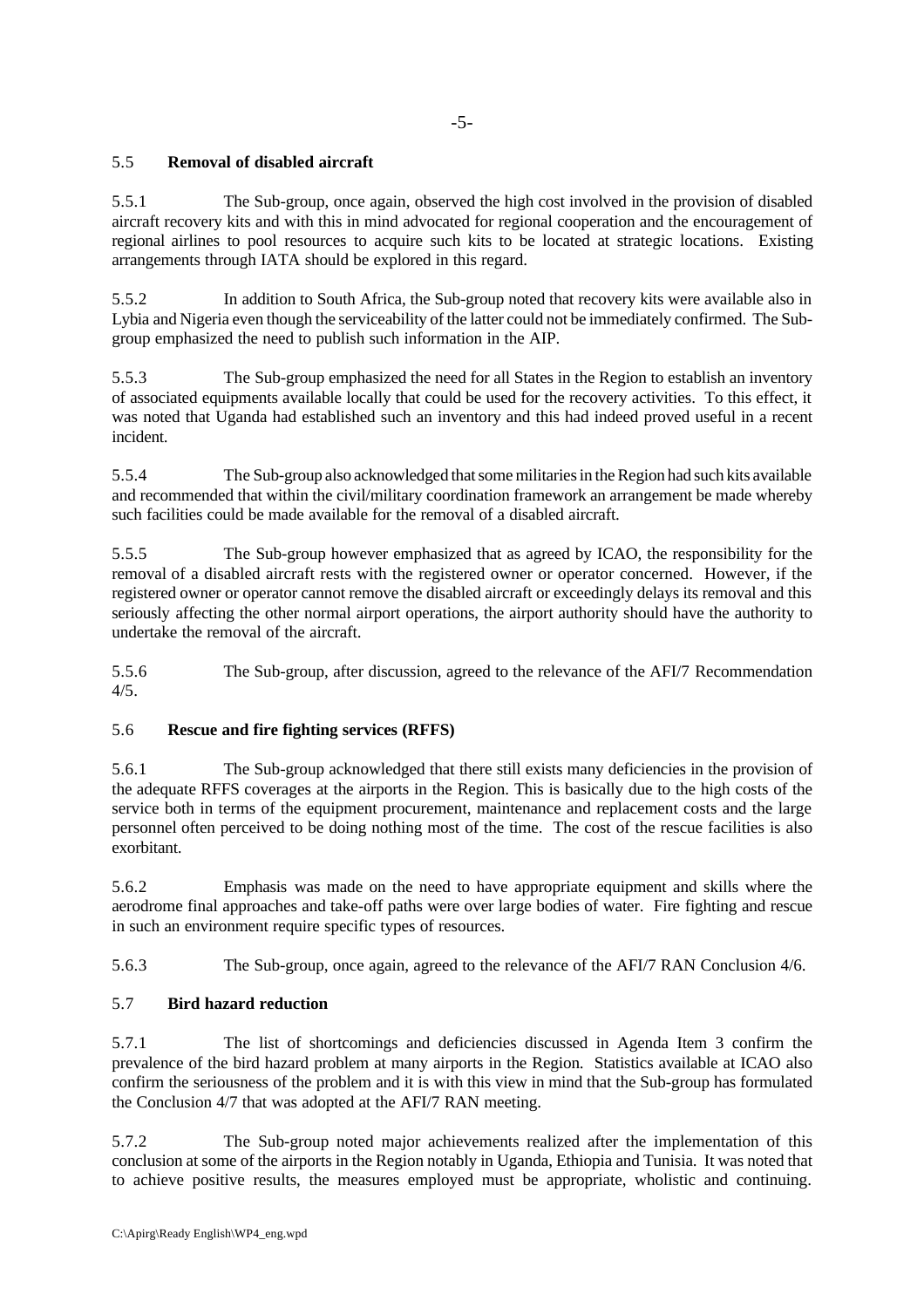Ornithological studies done prior to the implementation of the bird hazard reduction measures should be able to make recommendations on a series of measures that must be implemented together continuously.

5.7.3 The Sub-group also noted that several States, in spite of reminders during workshops held in both the ESAF and WACAF Regional Offices, still do not report bird strikes to the ICAO Bird Strike Information System (IBIS) as per the Annex 14 recommendation. The Sub-group, in recognition of the usefulness of the keeping track of the trends, emphasized the need for States which do not report to do so. The Sub-group agreed with the opinion raised at the two workshops held in Nairobi and Ouagadougou that the recommendation in Annex 14 for reporting to IBIS should be upgraded to a standard.

5.7.4 The Sub-group acknowledged that often there were conflicting interests between the airport authority and the conservationists. After awareness of the consequences of bird strikes is created however, coordinated efforts can and do cause success in bird hazard control. The involvement of leaders of communities around the airport goes a long way towards ensuring their cooperation and causes positive results.

5.7.5 On the issue of allocation of resources for bird hazard control, the Sub-group emphasized that often managers doubt the effectiveness of the measures proposed. With adequate sensitization on the effectiveness of the measures to be implemented, resource allocation improves.

5.7.6 The Sub-group noted that in compliance with its recommendation adopted by APIRG, the ICAO Regional Offices have continued to hold bird hazard reduction workshop which have proven to be quite popular as is evidenced by the large attendance at the Nairobi workshop in 1996 and the latest Workshop in Ouagadougou in October 2000.

5.7.7 The Sub-group, after discussion, re-affirmed the relevance of the AFI/7 Conclusion 4/7.

# 5.8 **Secondary Power Supply**

5.8.1 The Sub-group noted that in view of the difficulties of unreliability of the mains power supply in many States in the AFI Region the requirement for resources for secondary power supply are beyond what is envisaged in Annex 14. In many cases, the reasons for this are beyond the control of the airport authorities. There are cases where for a prolonged length of time the secondary power supply acted as the mains power supply thereby increasing the operational costs and putting unnecessary strain on the system. Further, these systems are not practically designed for such an operation.

5.8.2 The Sub-Group acknowledged that secondary power supply maintenance activities were ideal candidates for contracting out. The specialized skills required are often not available within most of the small airport authorities.

5.8.3 The Sub-group therefore re-affirmed the validity of the AFI/7 Conclusion 4/8.

# 5.9 **Fencing and security lighting**

5.9.1 The Sub-group noted the efforts being made in the provision of airport fencing. It however, also noted that in some cases such efforts are not fruitful because the fences are again damaged and rendered ineffective after a short time due to a number of reasons. Consequently, some airports have had to resort to very expensive alternatives. However it is certain that practical and effective solutions are necessary in order to ensure adequate safety.

5.9.2 On the issue of security lighting, the Sub-group agreed that such provision are expensive and careful consideration has to be made on identifying areas where such lighting will be cost effective.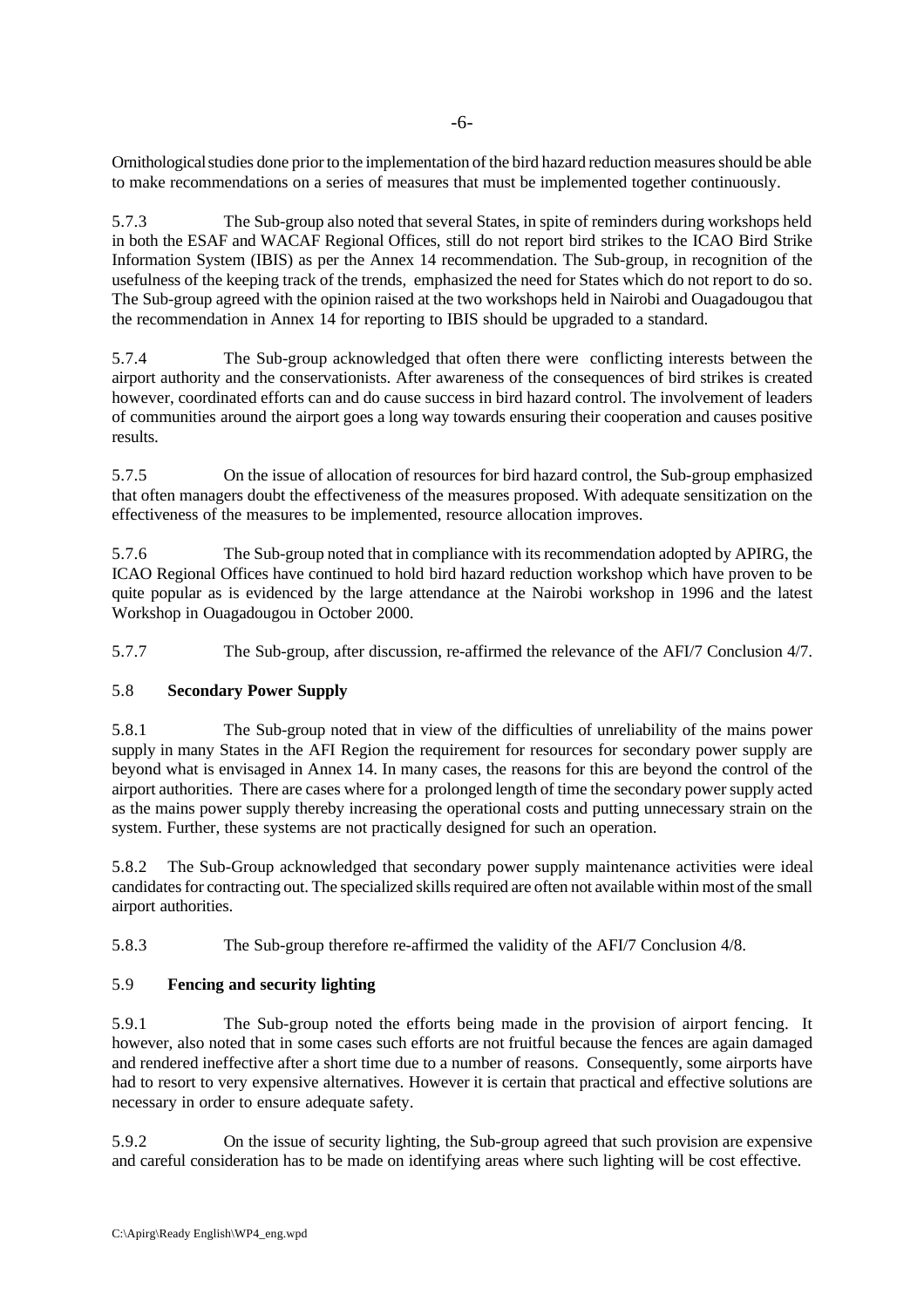5.9.3 The Sub-group reiterated the need to intensify fencing patrol by the appropriate authority as a more practical solution to ensure its integrity at all times.

5.9.4 The Sub-group re-affirmed the relevance of the AFI/7 Conclusion 4/9.

### 5.10 **Maintenance**

5.10.1 The Sub-group noted with encouragement that with the continued establishment of airport autonomous authorities, there were improvement in the allocation of resources for the establishment of preventive maintenance programmes which has resulted in improved level of service, reduced down time on equipment and services, reduction on maintenance and operational costs and overall increase in staff job satisfaction and morale. It however still noted that resources allocated were not adequate in many cases and therefore re-affirmed the relevance of AFI/7 Conclusion 4/10.

#### **5.11 Aerodromes emergency plans**

5.11.1 Following the APIRG/12 Conclusion 6/7, the ICAO Regional Offices of Nairobi and Dakar have continued to monitor the status of the implementation of the requirement to establish aerodrome emergency plans as outlined in Annex 14, Volume 1. The Sub-group note with concern the results of the survey which indicates a varying status over the region as indicated below none of which is acceptable.

- a. States where there are no plans at all
- b. States where plans exist but have not been updated accordingly
- c. States where the plans that exist were not well coordinated with other relevant agencies during its preparation
- d. States where the plans that exist have not been supported by adequate resources
- e. States where exercises are not carried out at regular intervals.

5.11.2 The Sub-group noted also that even though the ICAO Regional Offices continues to hold workshops on the subject at regular intervals, the latest of which was in September 2000, there is much more sensitization required especially among non-core aviation agencies. It was agreed that the workshops must therefore continue and be more publicized and be widened in scope and attendance.

5.11.3 ICAO on its part continues to offer assistance to States as and when requested either through its regular programme or the Technical Assistance Programme. The Secretariat however emphasized that for such assistance to be of any use, the recipient authority must be fully committed to the objectives of such assistance by ensuring its full participation.

5.11.5 The Sub-group also noted that the development and possible use of new larger aeroplanes will put even more demands to the resources allocated for RFFS and the emergency plans.

5.11.6 In conclusion, the Sub-group therefore re-affirmed the relevance of the APIRG/12 Conclusion 12/6.

#### 6. **Impact of new larger aeroplanes at aerodromes in the AFI Region**

6.1 The Sub-group noted the work so far accomplished by ICAO which culminated in the coming into force in November 1999 of an Amendment No. 3 to Annex 14 Vol.I which in effect introduced a new aerodrome reference code F to cover aeroplanes with wing spans from 65m to 80m and an outer main gear wheel span from 14m to 16m. The subsequent specifications on the physical characteristics for the new code "F " was noted. The Sub-Group emphasized the need for the States to be aware of these new requirements in addition to the concurrent requirement for RFF Category 10.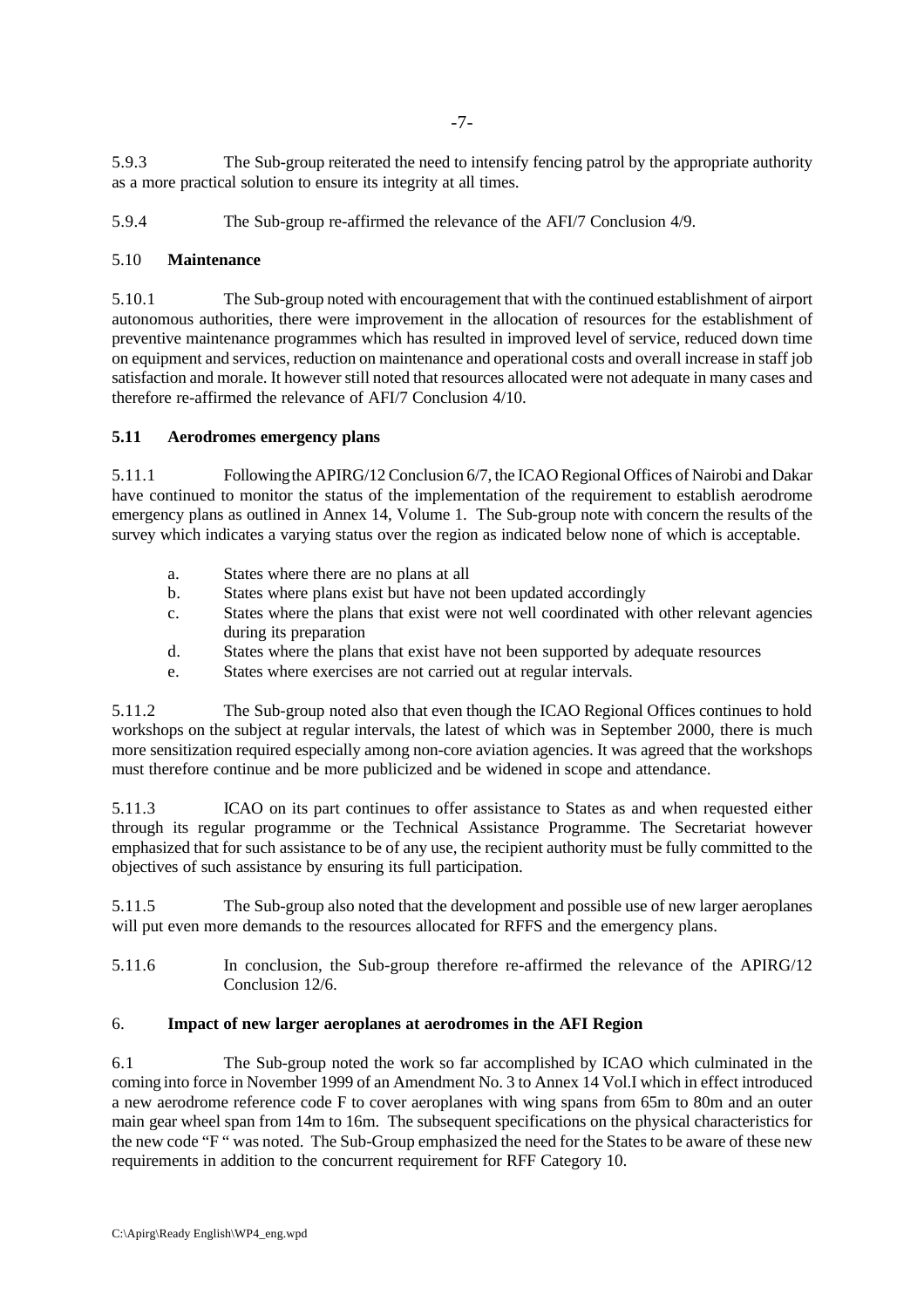6.2 The Sub-group also noted the fact that with respect to pavement strength, full-scale tests were still being carried out.

6.3 Following up on its previous recommendation to APIRG for the establishment of a NLA Task Force to study the impact of NLA at the aerodromes in the Region, the Sub-group noted that APIRG found the formation of the task force premature at that time. After lengthy deliberations, the Sub-group agreed that it was now more evident that the NLA would have significant impact on aerodromes in the region without the economic benefits associated with the impact. Question raised and that would form the scope of works of the task force include but are not limited to:-

- f. what type of modifications if any should be made to the movement areas, to the terminal buildings and to the infrastructure?
- g. what will be the impact on the environment?
- h. what will be the cost/benefit ratio?
- i. how will the costs be recovered?

6.4 The Subgroup therefore reaffirmed the relevance of its earlier draft conclusion and adopted it as follows:-

#### **Draft Conclusion 4/2: New Larger Aeroplanes Task Force (NLA/TF)**

#### **That APIRG set up a NLA Task Force composed of experts to evaluate the likely impact of NLA on aerodromes in the AFI Region and advise States on the appropriate action in order to facilitate forward planning.**

#### **7. Human factors in the AOP field**

7.1 The Sub-group acknowledged the fact that even with the increasing use of technologies, the human element was very important and that there will always be an indispensable interaction between people and technology.

7.2 The Sub-group agreed that a good organization should have amongst others the following major traits all of which are human related:-

- a) management must place strong emphasis on safety
- b) decision makers and operational personnel should have a realistic view of the organizations activities
- c) management should not use their influence to force their views or to avoid positive criticism
- d) management must foster a climate in which there is positive attitude towards criticisms, comments and feedback
- e) management must inculcate the spirit of team work and transparency
- f) personnel must be well trained and well educated.

7.3 The Sub-group considered that there was the need for authorities to develop and implement an elaborate training and retraining programme. For such programmes to be cost effective, however, they must